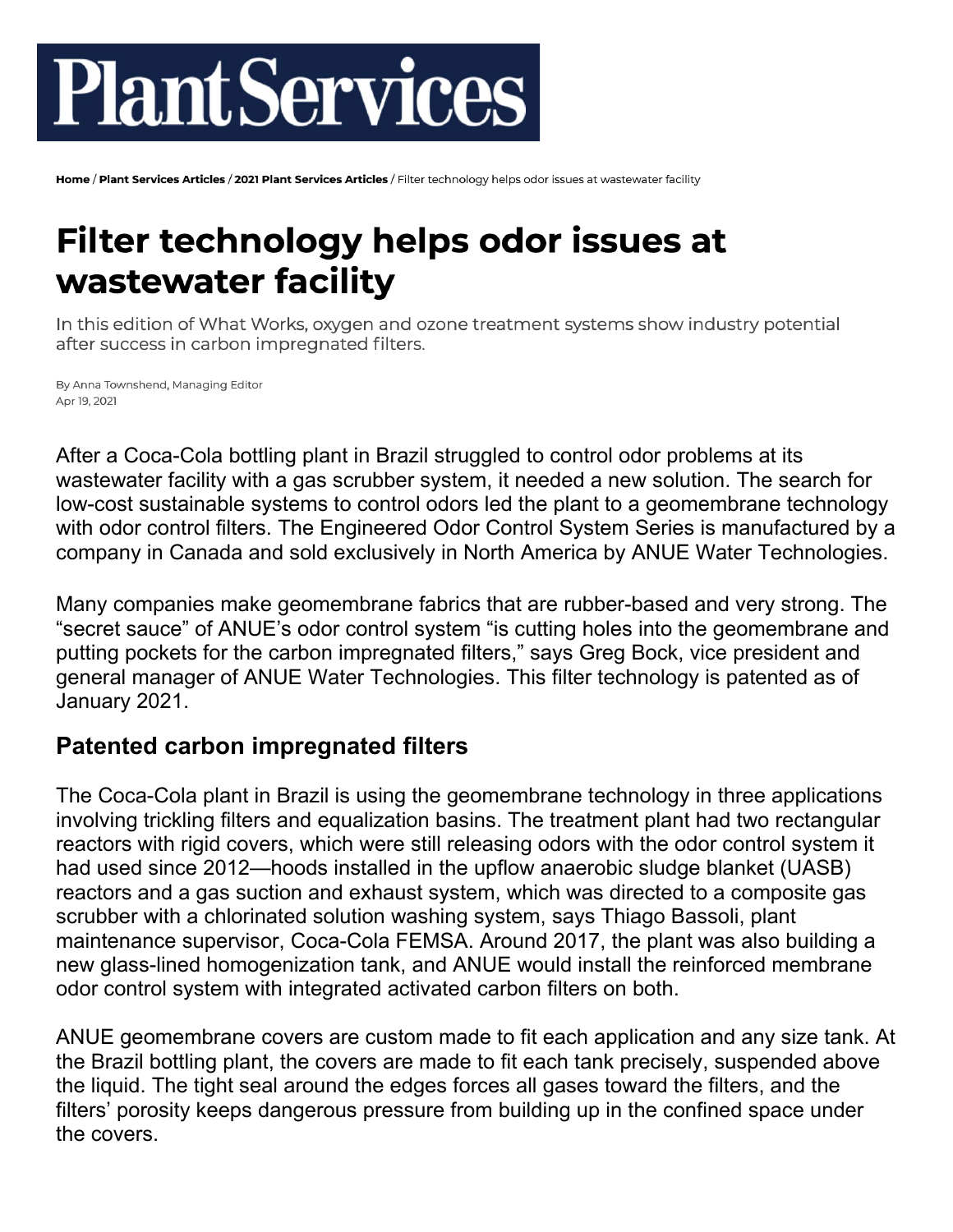The membrane is supported by a cable grid and batten bars above the surface, which allows for installation in difficult locations. The filter design is engineered to allow gases and water to flow freely through the filters, but captures odor causing contaminants.

Bassoli says an improvement in odor occurred right away after installation. The plant uses a MSA ALTAIR® 5X multi-gas detector, which saw noticeable improvement after the geomembrane installation. The need for facility maintenance also decreased, improving the overall process and reducing downtime, Bassoli says.

#### **Geomembrane: forced air applications**

Bock says the majority of the applications using the geomembrane technology are passive, where gas trickles through the filters naturally. ANUE recently tried its technology in a forced air application at a plant in Chicago with a terrible odor problem. The Chicago plant had tried using misting systems for odor control with little success. Also, the chemical feed system that injected odor neutralizer to the water stream would freeze in the winters, and maintenance had to chisel ice off the system in freezing temperatures.

Two different stacks at the plant supply 30,000 cubic feet of air, and the 240 °F temperature of one stack was too hot for the geomembrane technology, so the plant and ANUE engineers worked together to blend the two discharges to cool the overall temperature to an acceptable level for the geomembrane technology.

For the new system, a filter house was built with an angled roof to reduce the snow load, and the geomembrane fabric was designed around the frame, housing about 30 filters. "Typically in an equalization basin or passive application, those filters will last a year or 18 months," Bock says. In this application, the filters will not last as long. It has been operating about five months, and the plant has placed its first order for replacement filters. "If odor prior was 100 percent, it's now at about 20 percent,"



A geomembrane technology with carbon impregnanted filters was used to control odors at the wasterwater facility at a Coca-Cola plant in Brazil.

Bock says. "They've had a significant decrease in odor complaints."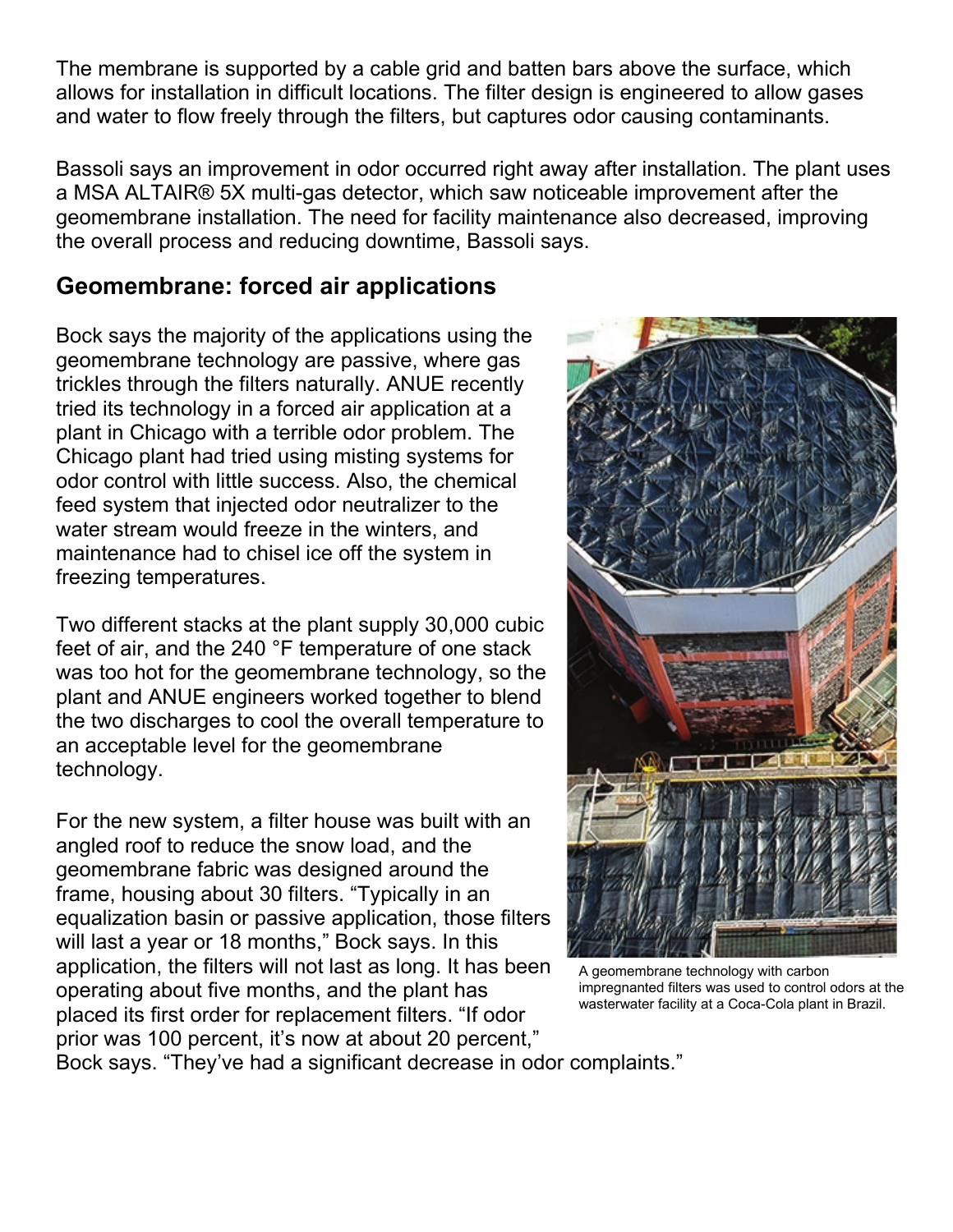#### **Oxygen and ozone treatment systems**

ANUE also produces its own odor-controlling technologies. The company started in 2005 and has built its foundation working with municipal facilities designing oxygen and ozone treatment systems. In forced main sewer lines where wastewater goes uphill in a pressurized line, bacteria in that dark environment, where it sits for extended periods of time, wants food, which it finds plentifully in the wastewater, but the bacteria also need oxygen. Once the bacteria consume all the free oxygen, then they move onto the oxygen molecules on nitrate. Next, the bacteria move to sulfate and consume those oxygen molecules, which produces hydrogen sulfide, a dangerous gas with an unpleasant odor. As the wastewater and hydrogen sulfide leave the pressurized line, it falls into a wet well, or into screens at the wastewater plant, and the hydrogen sulfide (H2S) gas meets the moisture in the air (H2O) and becomes sulfuric acid (H2SO4), which is highly corrosive. Most applications are handled by chemically feeding nitrate into those lines to continually feed the bacteria. However, instead of monthly chemistry applications, ANUE created technology to feed oxygen into the line for the bacteria, so it never turns to the nitrate for food.

The FORSe2 technology uses an air compressor, appropriately sized for the application, depending on how much oxygen needs to be produced, the length and diameter of the line, and the altitude of the application. "I take that air compressor, and I run it through an oxygen generator," Bock says. That pure oxygen goes into the forced main, and at the correct level keeps the line in an aerobic state, as opposed to an anaerobic state. "Bacteria has plenty of oxygen. They're happy. The water smells as good as wastewater will smell, but you don't have the hydrogen sulfide formation occur."

ANUE technology can also feed ozone, in addition to oxygen, where a small quantity of ozone is generated from a side stream of oxygen. This is used in underground wet well applications, where wastewater sits. When the well fills, a pump turns on and pushes off the waste, but while it sits, it stinks. "We have the ability to put a grinder pump in the well, and we circulate that water. We're sucking from the bottom and discharging on the top," Bocks says. "To that, we add ozone, and what that does is it oxidizes the carbon in the water, so that lowers the bacteria uptake of the oxygen."

The FORSe5 combines both oxygen and ozone, and the Phantom series is the small package version of that system. "It has an oxygen generator inside of the cabinet and a small air compressor inside the cabinet, and that cabinet will be two feet deep, five foot high by four foot wide. It's got a small footprint, and that would be utilized in a wet well application," Bock says. A grinder pump down in the wet well brings water to the top and spreads it across a spray head called a hydrosphere where ozone is injected. "We use the Phantom system in municipalities to handle fats, oils, and grease," Bock says.